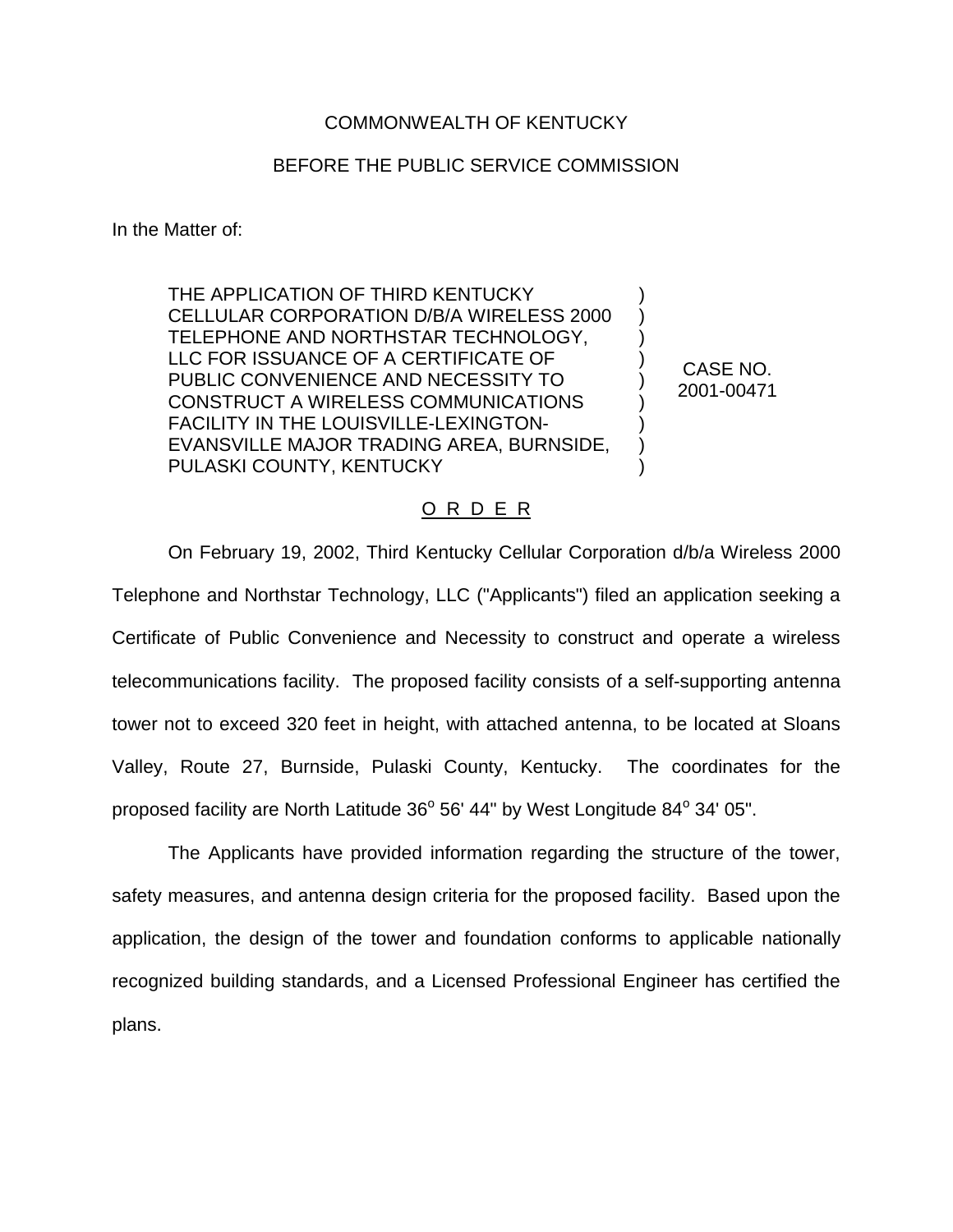Pursuant to 807 KAR 5:063, the Applicants have notified the Pulaski County Judge/Executive of the proposed construction and, to date, no comments have been filed. The Applicants have filed applications with the Federal Aviation Administration ("FAA") and the Kentucky Airport Zoning Commission ("KAZC") seeking approval for the construction and operation of the proposed facility. Both decisions are pending.

The Applicants have filed evidence of the appropriate property owner notices provided pursuant to 807 KAR 5:063. The notices solicited any comments and informed the recipients of their right to request intervention. To date, no public comments have been filed with the Commission.

Pursuant to KRS 278.280, the Commission is required to determine proper practices to be observed when it finds, upon complaint or on its own motion, that the facilities of any utility subject to its jurisdiction are unreasonable, unsafe, improper, or insufficient. To assist the Commission in its efforts to comply with this mandate, the Applicants should notify the Commission if they do not use this antenna tower to provide service in the manner set out in their application and this Order. Upon receipt of such notice, the Commission may, on its own motion, institute proceedings to consider the proper practices, including removal of the unused antenna tower, which should be observed by the Applicants.

The Commission, having considered the evidence of record and being otherwise sufficiently advised, finds that the Applicants have demonstrated that a facility is necessary to provide adequate utility service and therefore a Certificate of Public Convenience and Necessity to construct the proposed facility should be granted.

-2-